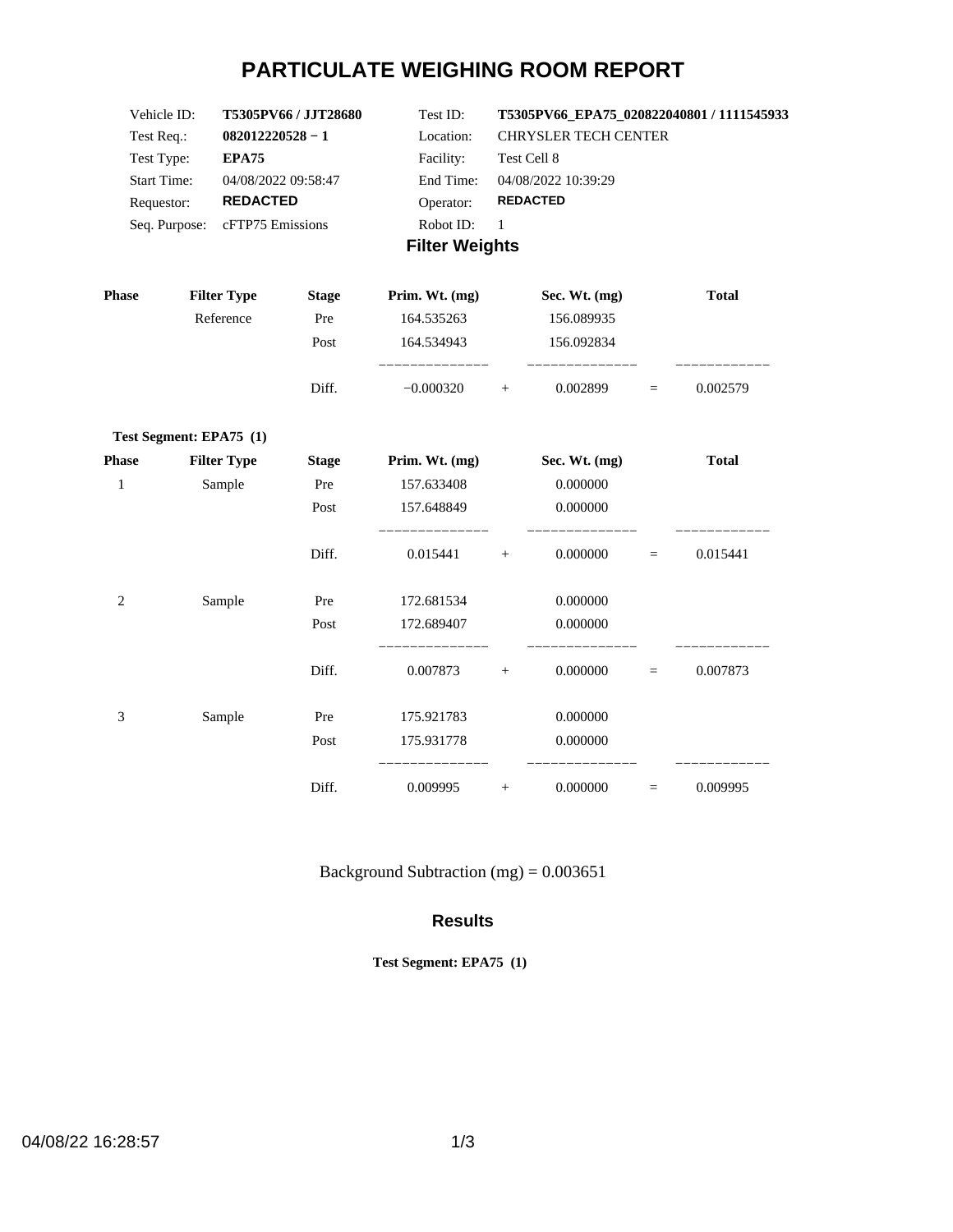| <b>Phase</b> | CVS Mass(g) | TUN Mass $(g)$ | <b>Sample Ratio</b> | Mass (mg) |
|--------------|-------------|----------------|---------------------|-----------|
|              | 98774.908   | 645.292        | 153.070             | 1.805     |
| 2            | 169273.463  | 1113.471       | 152.023             | 0.642     |
| 3            | 98047.193   | 643.413        | 152.386             | 0.967     |

| <b>Segment</b> | Mass Per Dist. (mg/Mi) | Mass Per Dist. (mg/Km) |
|----------------|------------------------|------------------------|
| EPA75<br>(1)   | 0.264                  | 0.164                  |

#### **SPC Results**

#### **Test Segment: EPA75 (1)**

#### **Phase Filter Face Velocity (cm/sec)**

| 1 | 103.205 |
|---|---------|
| 2 | 103.696 |
| 3 | 81.975  |
|   | 104.131 |

**Test Validation:** Valid: Invalid: Retest: Accept: NIC: zdf Date: 04/08/2022 16:28:35 Validator's Comments:

## **Conditioning**

|                               | <b>Pre Test</b> |                |      | <b>Post Test</b> |                |       |
|-------------------------------|-----------------|----------------|------|------------------|----------------|-------|
| <b>Parameter</b>              |                 | Min. Max. Avg. |      |                  | Min. Max. Avg. |       |
| Weigh Room Temperature (degC) |                 | 21.9 22.1 22.0 |      | 21.9 22.1        |                | 22.0  |
| Weigh Room Pressure (kPa)     | 96.7 96.9       |                | 96.8 | 96.7             | 96.8           | 96.8  |
| Weigh Room Dew Point (degC)   | 9.1             | 9.8            | 9.5  | 9.2              | 10.5           | - 9.9 |

#### **Main Events**

| Event                                | Date & Time | Event                       | Date & Time |
|--------------------------------------|-------------|-----------------------------|-------------|
| <b>Pre–Tare Conditioning Started</b> | 04/07 13:59 | Pre-Tare Conditioning Ended | 04/08 08:15 |